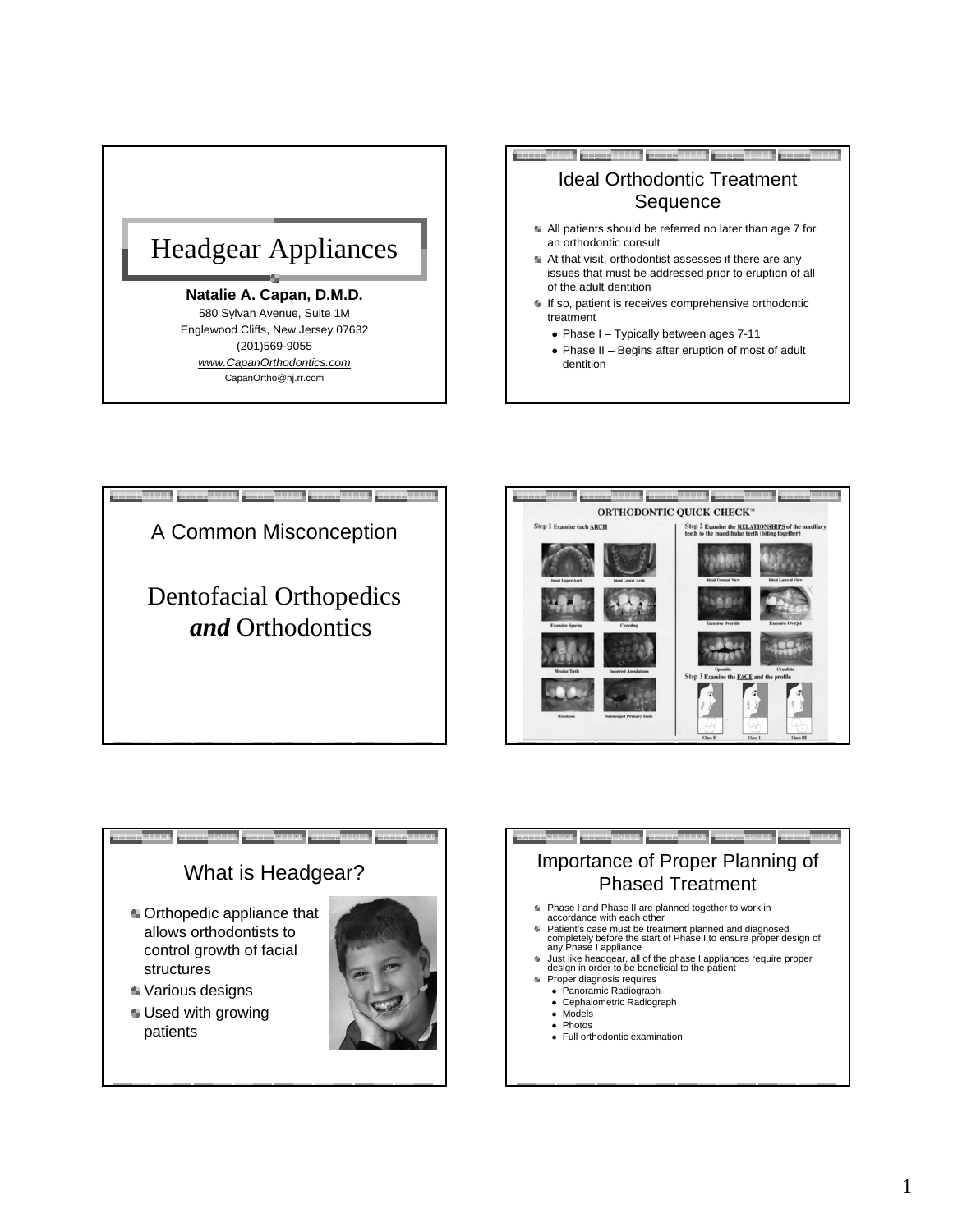









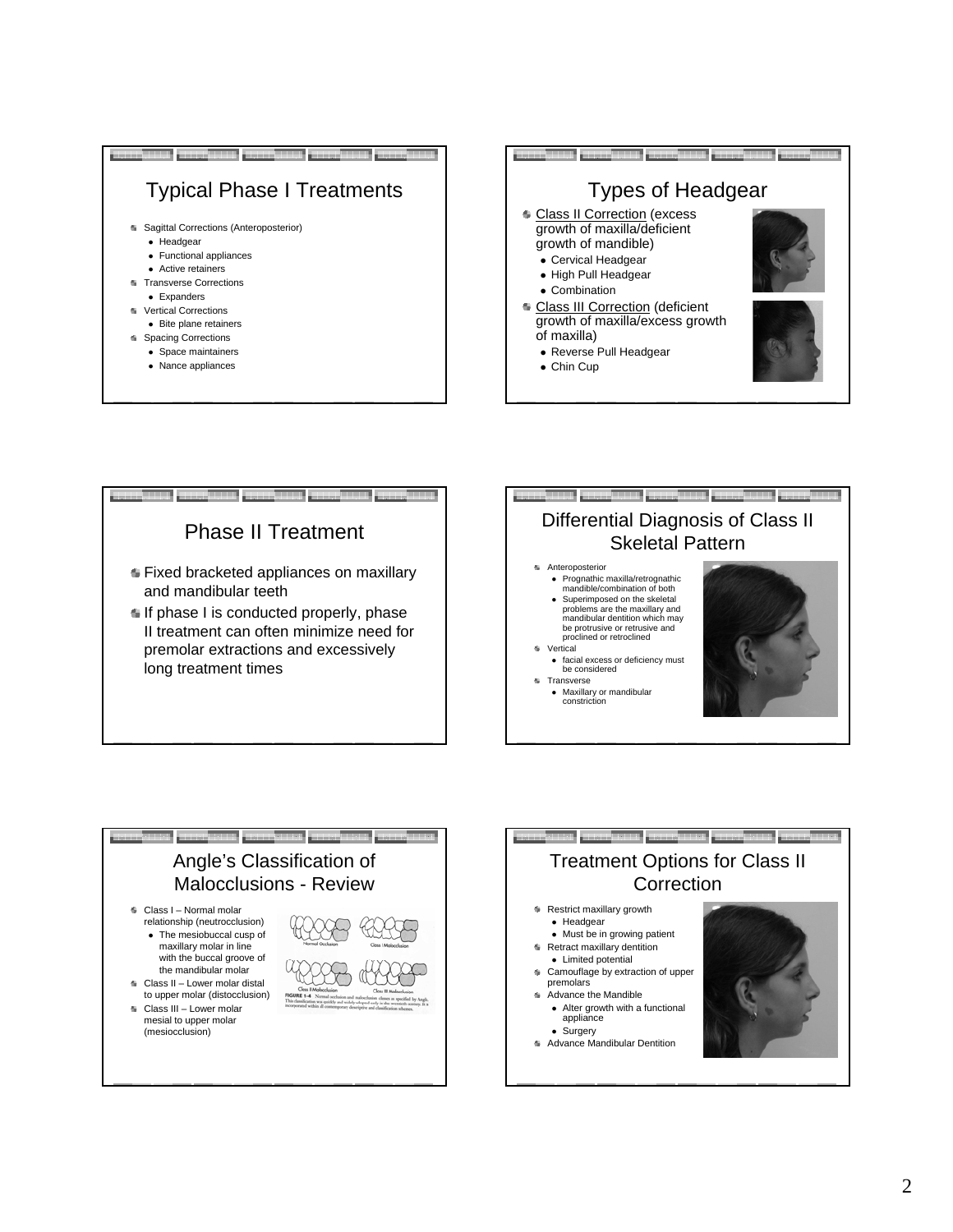









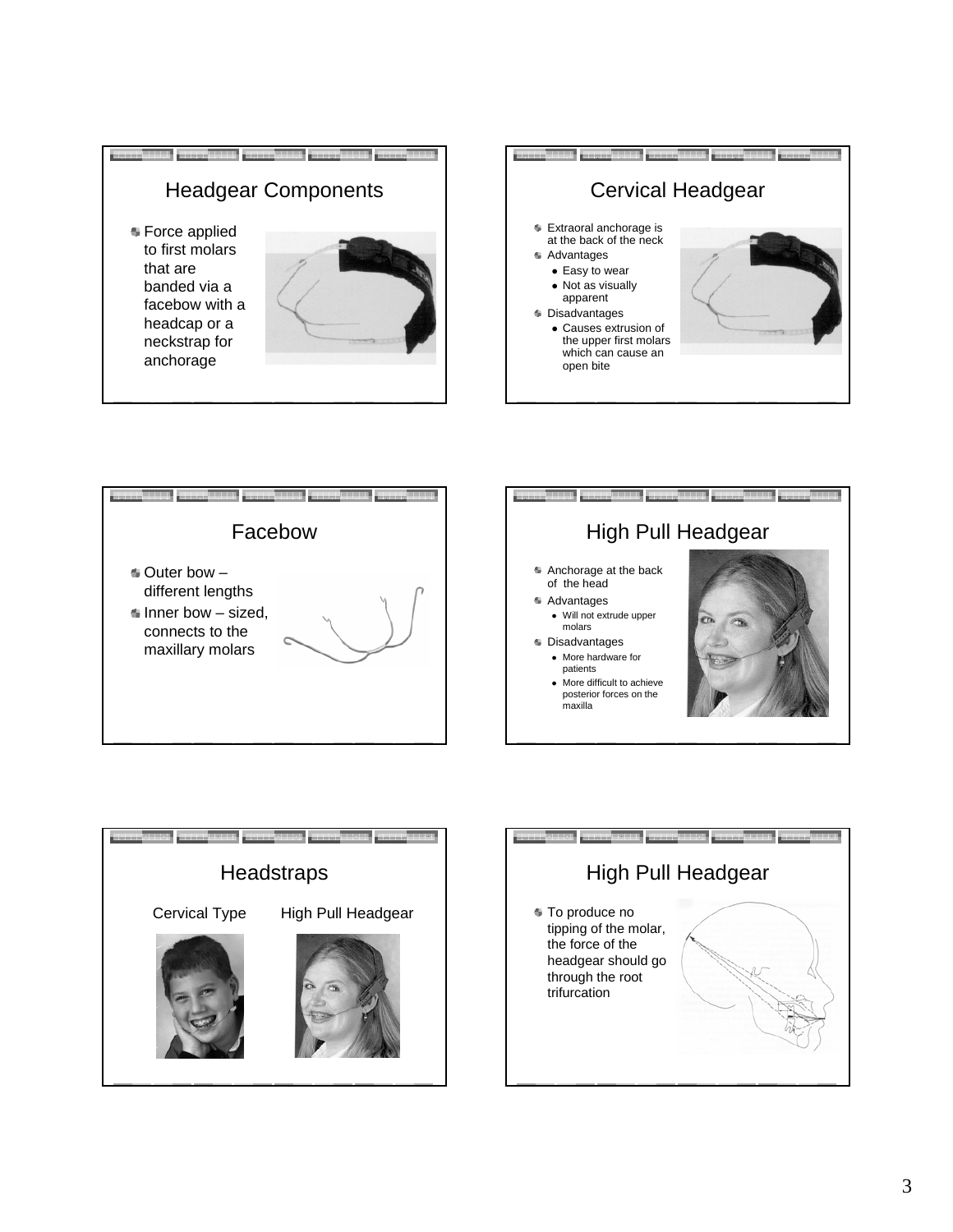









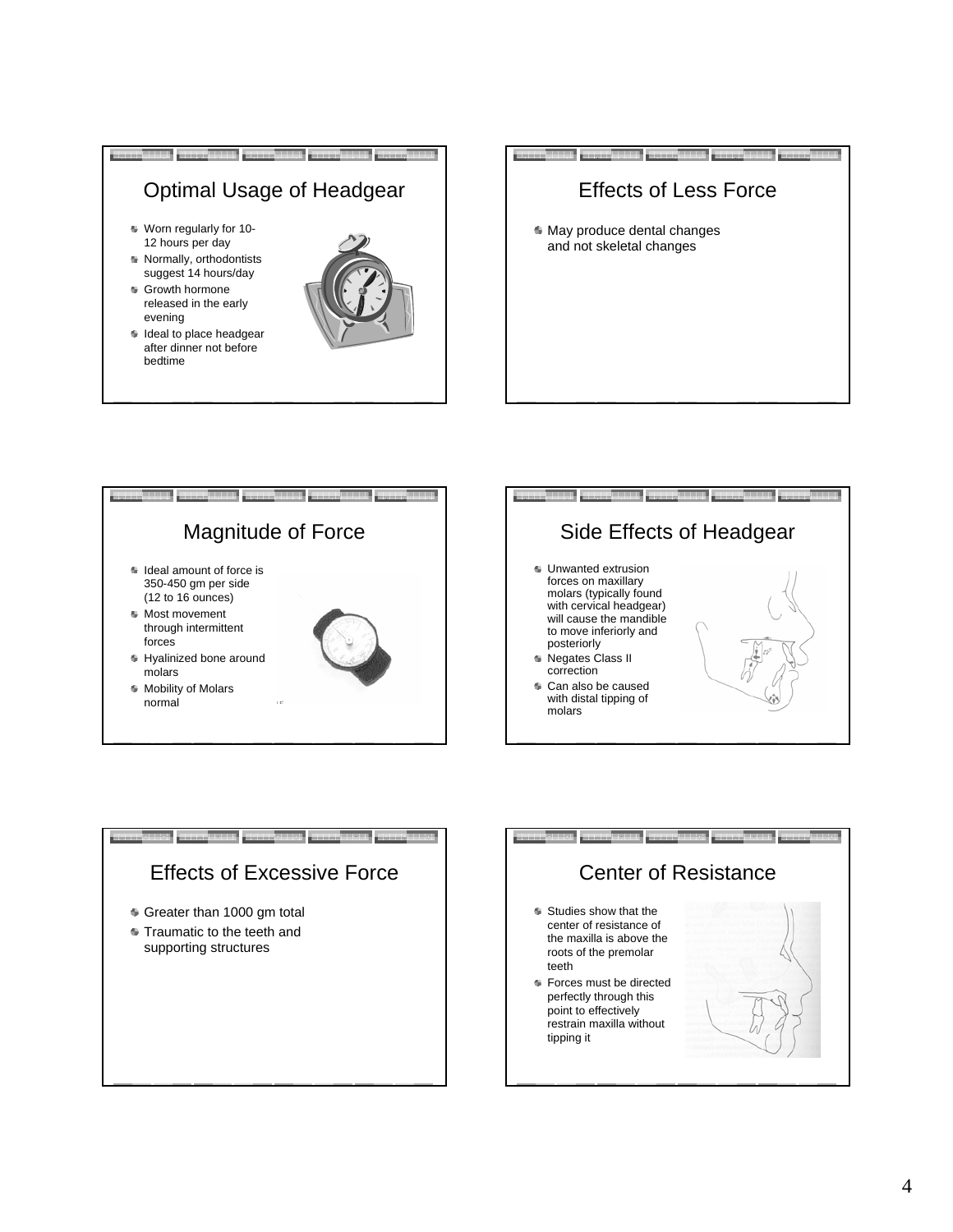









- **Prognathic maxilla Retrognathic**
- mandible
- $\bullet$  Incompetent lips
- Strained facial musculature

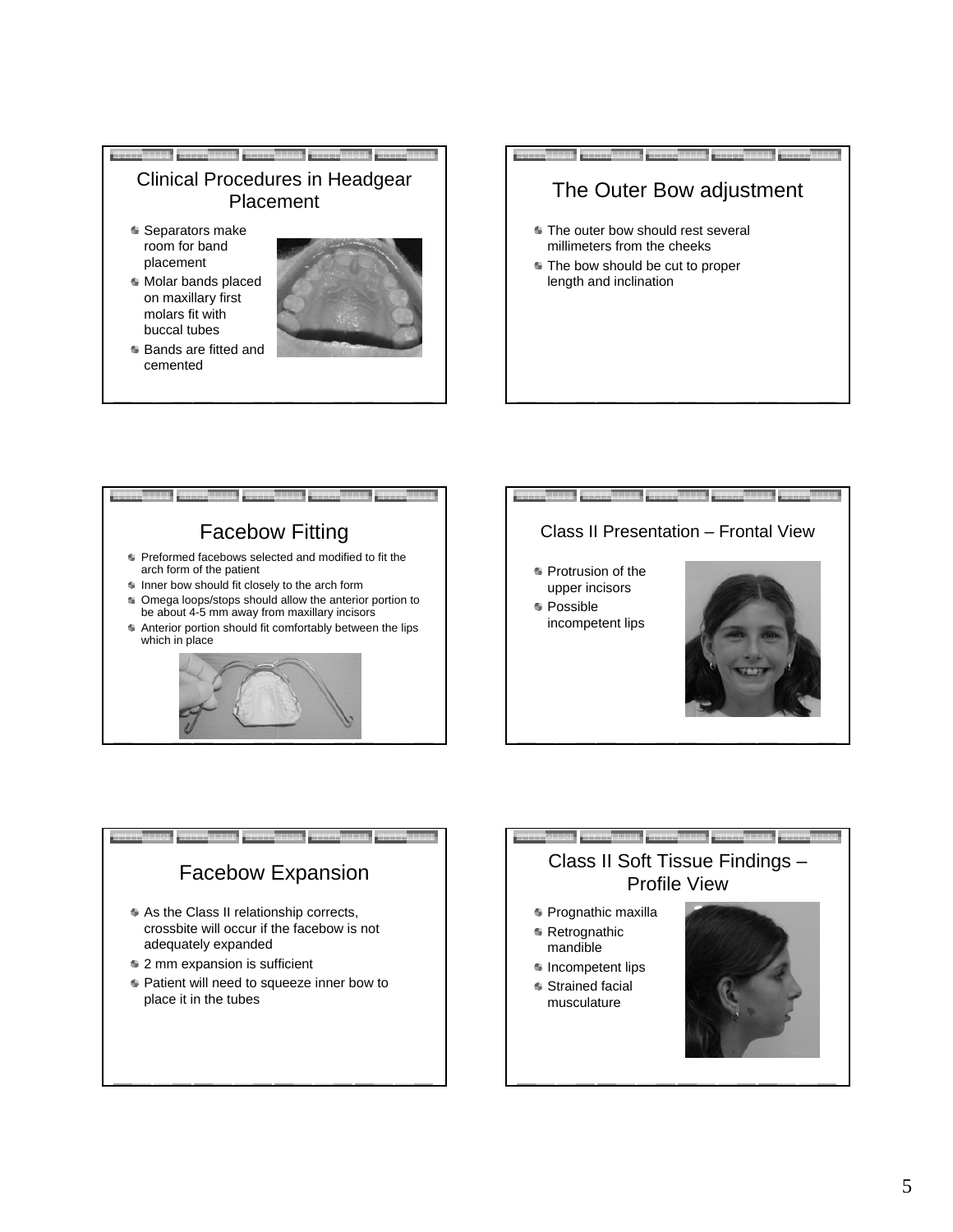









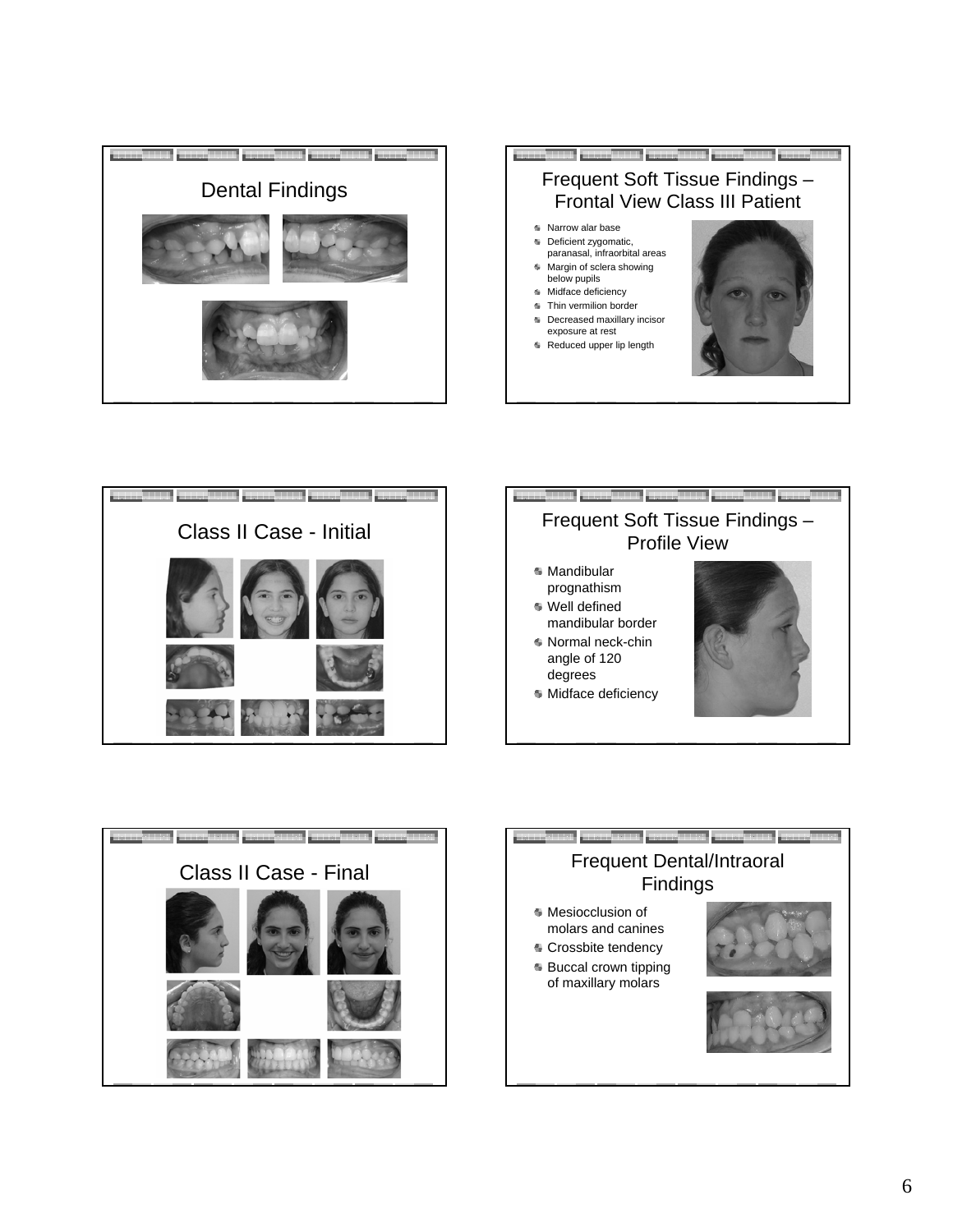